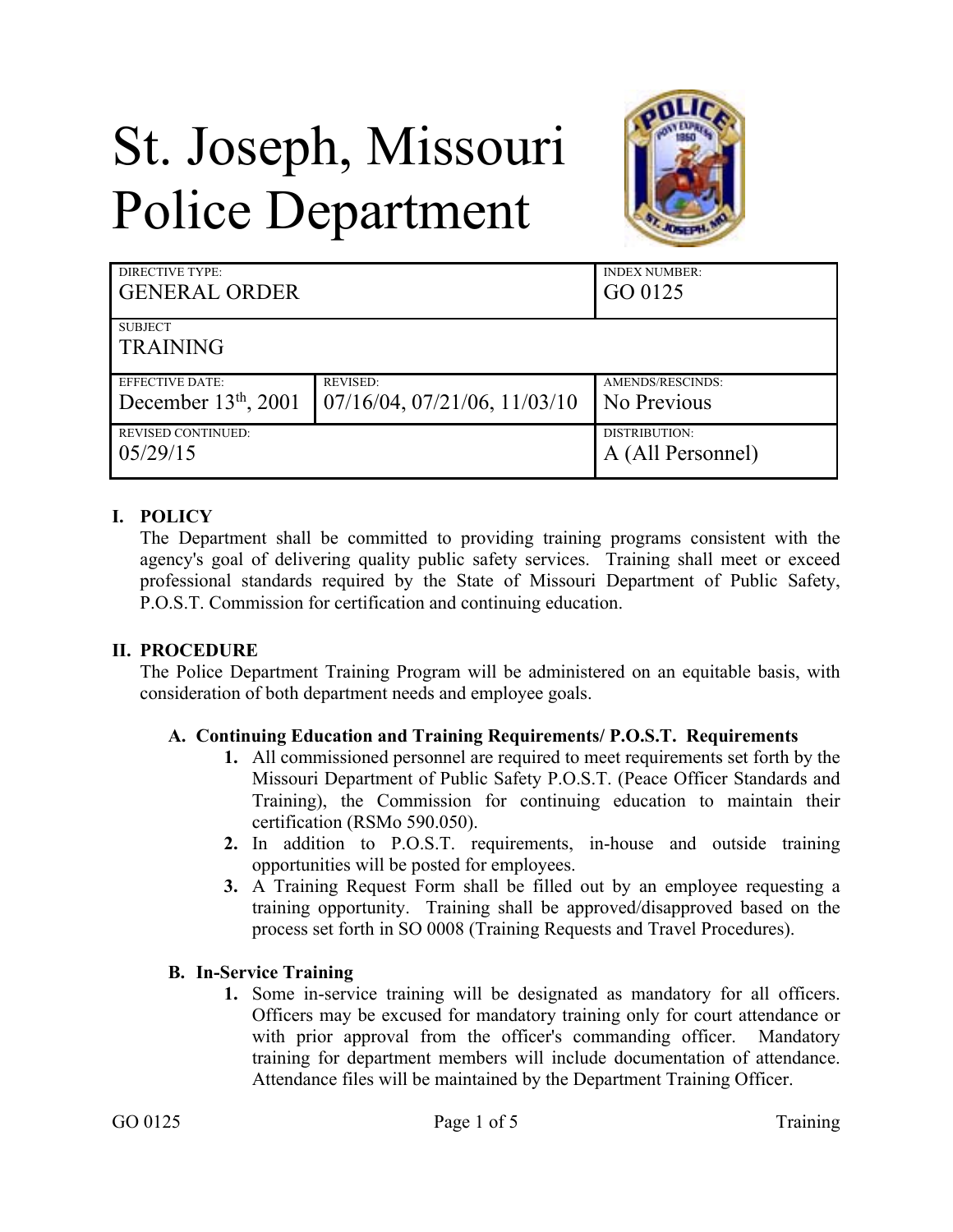- **2.** In-service training may include firearms training, legal updates, and other subjects mandated by the Chief of Police or the Command Staff.
- **3.** All formal in-service training conducted or sponsored by the Department shall be accompanied by a lesson plan approved by the Department's Training Officer. The lesson plan shall include at a minimum:
	- **a.** A statement of learning objectives;
	- **b.** An outline of the topics presented during the training;
	- **c.** A description of the instructional techniques used;
	- **d.** Copies of any materials provided to students or tests administered;
	- **e.** Instructor information (qualifications, certifications, etc)
- **C. Roll Call Training**: The goal of roll call training will be to keep officers up to date between formal retraining sessions.
	- **1.** Planning and scheduling for roll call training will be coordinated through the department training unit.
	- **2.** Instructional methods and techniques may include hand out materials, video, lecture, and practical demonstration for skill development.
	- **3.** Instructional personnel will include shift supervisors, field training officers, and instructors qualified for specific training areas.
	- **4.** Division Commanders will be responsible for ensuring that roll call training information is delivered/disseminated effectively to line officers. Commanders of divisions without formal shift briefings shall provide alternate methods of disseminating pertinent material.
	- **5.** Supervisory personnel providing formal or informal roll call training beyond that coordinated by the Department Training Officer shall ensure that said training is consistent with policies, procedures, and techniques currently practiced/promoted by the Department. Formal roll call training material should receive prior review by the Training Officer to ensure documentation and the consistency of the training.

#### **D. Training for Specialized Assignments and Promotional Positions**

- **1.** Prior to or within a reasonable period of their promotion (usually one year), personnel should receive training applicable to their new duties. Personnel will also attend the regularly scheduled supervisory training provided by Human Resources.
- **2.** Training for newly promoted members shall include general counseling and assessment, principles and techniques for evaluations, and development of subordinates.
- **3.** Unit Commanders shall ensure that personnel assigned to specialized duties receive training to enhance the skills, knowledge, and abilities required by the assignment. This training may be provided by outside sources, or through supervised on-the-job training when appropriate.
- **4.** The following units, positions, or assignments require specialized training. Unit commanders/supervisors with the following positions under their direction shall ensure that personnel have received appropriate training either prior to assignment, or as soon as is practical. Personnel should also receive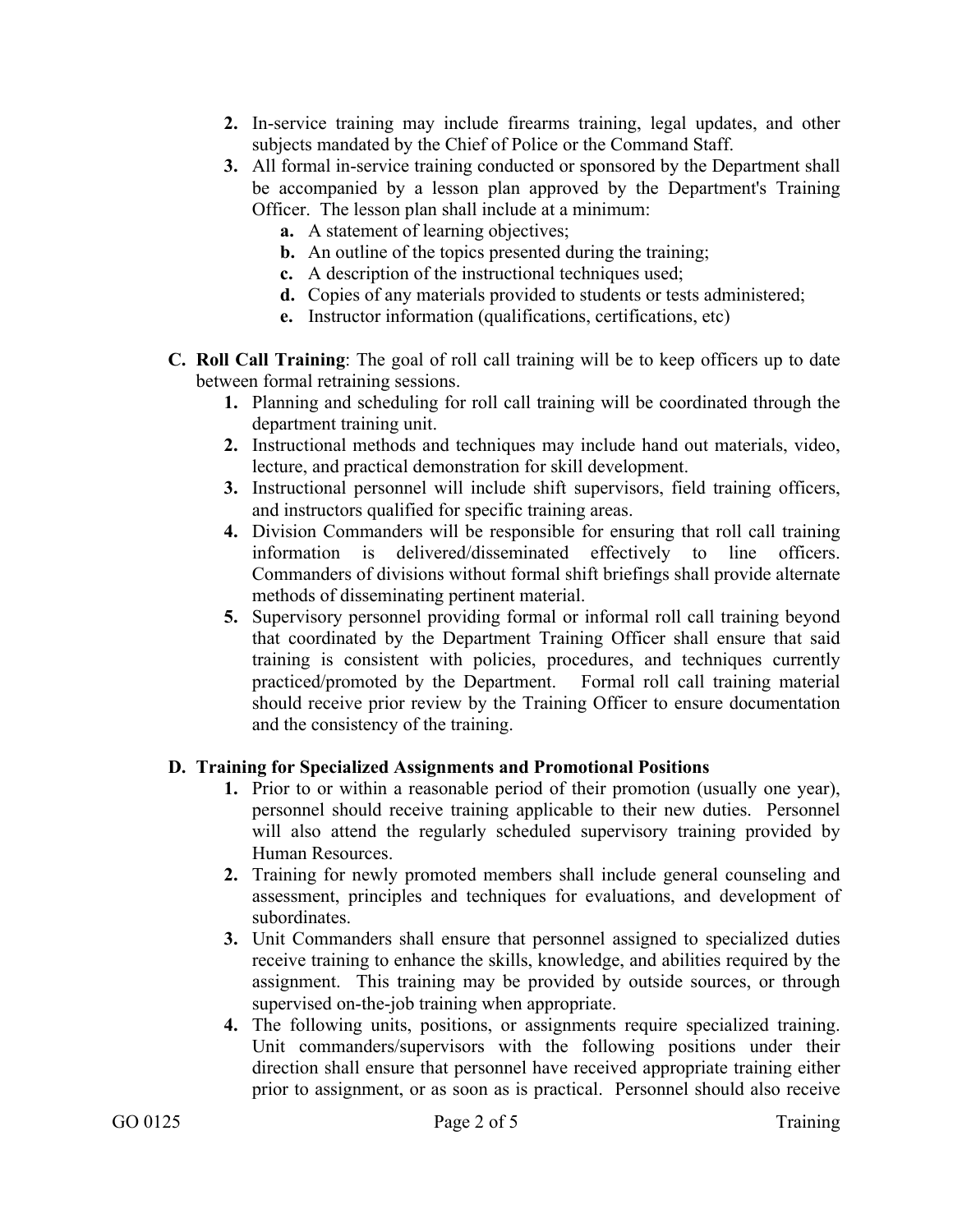training at reasonable intervals during their assignment, to include any mandatory retraining, re-certifications or qualifications specific to their assignment:

- **a.** Special Response Team (Tactical and specialized weapons training as directed by the SRT Commander)
- **b.** Armorer/Firearms instructor (Armorer certification training for specific weapons and firearms instructor certification training for applicable weapons)
- **c.** Defensive tactics, less lethal, or other weapons instructors (Advanced or specific instructor training required)
- **d.** Internal Affairs Officer/s (Training specific to IA investigations and professional standards issues)
- **e.** Detective (Training specific to criminal investigations/areas of specialty)
- **f.** Canine Officer (New handler training and regularly scheduled training as directed in SO 0010 K-9 Operations)
- **g.** Traffic Officer (Advanced accident investigation training and other specialized training as required. The Police Motorcycle Operators Training Course and a motorcycle qualification are required for all motorcycle officers per SO 0001)
- **h.** Field Training Officer (In-service and external training as provided for in SO 0101 FTO Program)
- **i.** School Resource Officer (Specialized training provided by the Missouri School Resource Officer's Association or other qualified provider)
- **j.** Crime Scene Investigators (KCPD Crime Scene School or other qualified source)
- **k.** Policy and Compliance Manager (Specialized training within one year of assignment)
- **5.** Supervisors should assist employees in the area of career development. By utilizing a program to include the performance evaluation system and counseling techniques, supervisors will be able to guide employees in planning their career path. The use of formal schooling opportunities and courses related to law enforcement training will help the employee improve their skills and knowledge to better enable them to advance in their career.
- **E. Remedial Training**: On occasion, performance issues, evaluations, disciplinary actions or other circumstances may dictate that an employee(s) receive formal remedial training beyond normal counseling.
	- **1.** A member's supervisor(s) who believes remedial training is necessary shall document the deficiencies creating the need for remedial training.
	- **2.** The supervisor will be responsible for coordinating with the Training Officer and Division Commander to plan any remedial training provided to address the deficiencies. This does not apply to additional training provided within the structure of the FTO/recruit training program, which shall be governed by directives regarding that program (SO 0101 FTO Manual).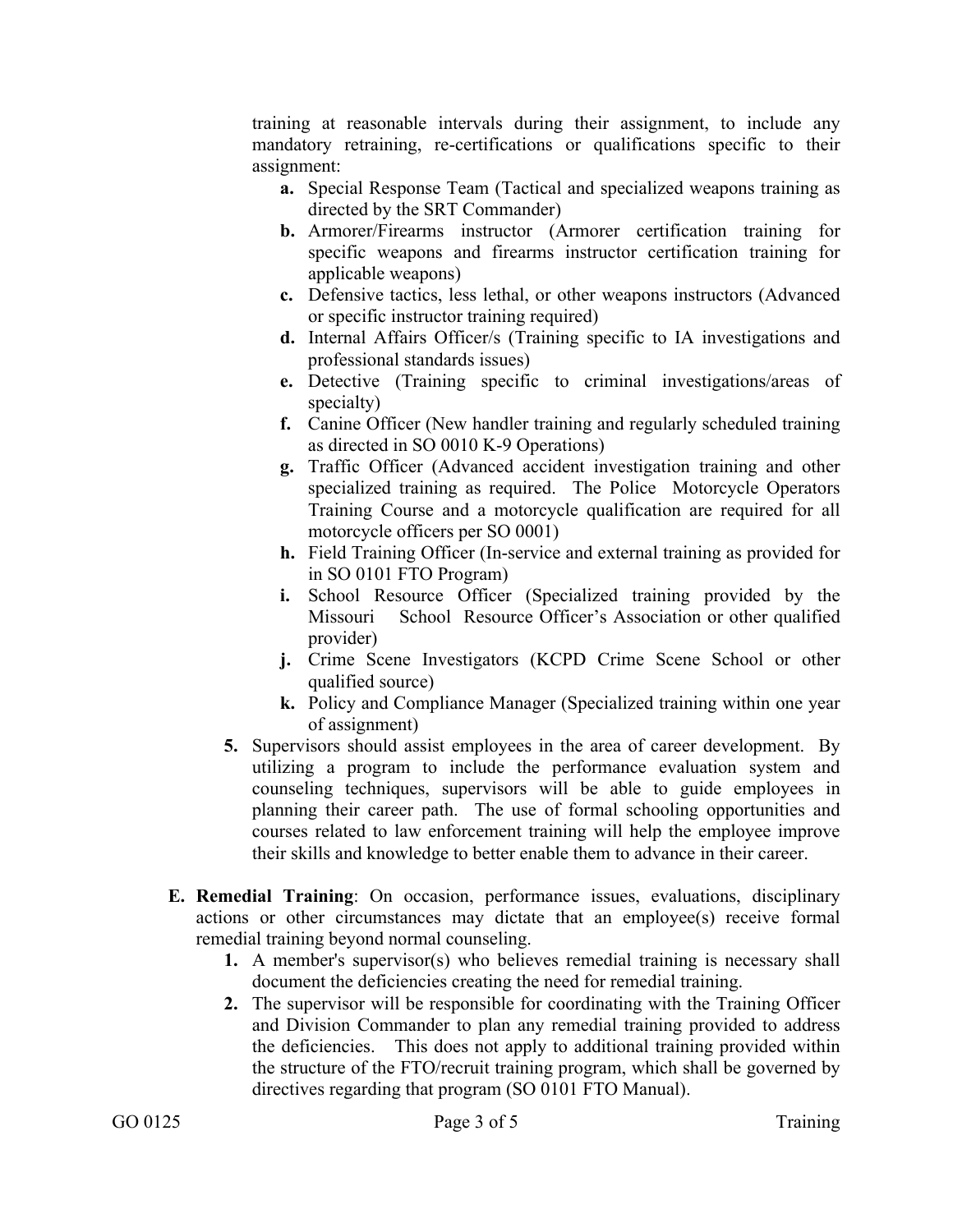## **F. Civilian Training**

- **1.** Upon being hired, civilian personnel shall receive information/training regarding the agency policies, procedures, goals, and their role in the organization.
- **2.** Prior to working independently, all civilian employees will receive a period of supervised orientation designed to familiarize them with the working conditions, regulations, and the rights and responsibilities of employees in their position. The duration of orientation/training shall be commensurate with the job responsibilities and the experience and ability of the new employee.
- **3.** A minimum of two weeks of in-service training or pre-service training is required for booking desk personnel. This shall include computer orientation and self-defense training by a qualified instructor.
- **4.** Communication Center personnel will follow the standards set forth in the 911 Training and Standards Act (RSMo 650.340). A newly hired recruit telecommunicator shall not be placed into a full-time position by himself/herself until the recruit has successfully completed the Communications Training Officer Program.

### **G. Training Records/Department Training Officer**

- **1.** Unless other arrangements are made, personnel attending outside training courses are responsible for providing training certificates or other proofs of completion to the Department Training Officer within ten days of completion, if possible.
- **2.** The Department Training officer maintains and updates all employee training records, including the location, type, dates, performance scores, certificates, and other information pertaining to department authorized/mandated training.
- **3.** A record of all formal in-service training sponsored by the department shall be kept, including;
	- **a.** Course content
	- **b.** Names of those attending
	- **c.** Date and time of training
	- **d.** Performance scores if applicable
	- **e.** Names of instructor(s)
	- **f.** Any written material utilized
- **4.** The Department may utilize area training academies for initial certification of law enforcement officers or other training. The Training Officer shall act as a liaison with any academy utilized and shall ensure that:
	- **a.** Academies are POST approved for the certification of law enforcement Officers;
	- **b.** Have a training curriculum compatible with Department training;
	- **c.** Performance of SJPD personnel while at the academy is acceptable;
- **5.** The Department Training Officer shall be responsible for keeping records documenting each employee's current status regarding P.O.S.T. core curricula areas (Legal Studies, Interpersonal Perspectives, Technical Studies and Skill